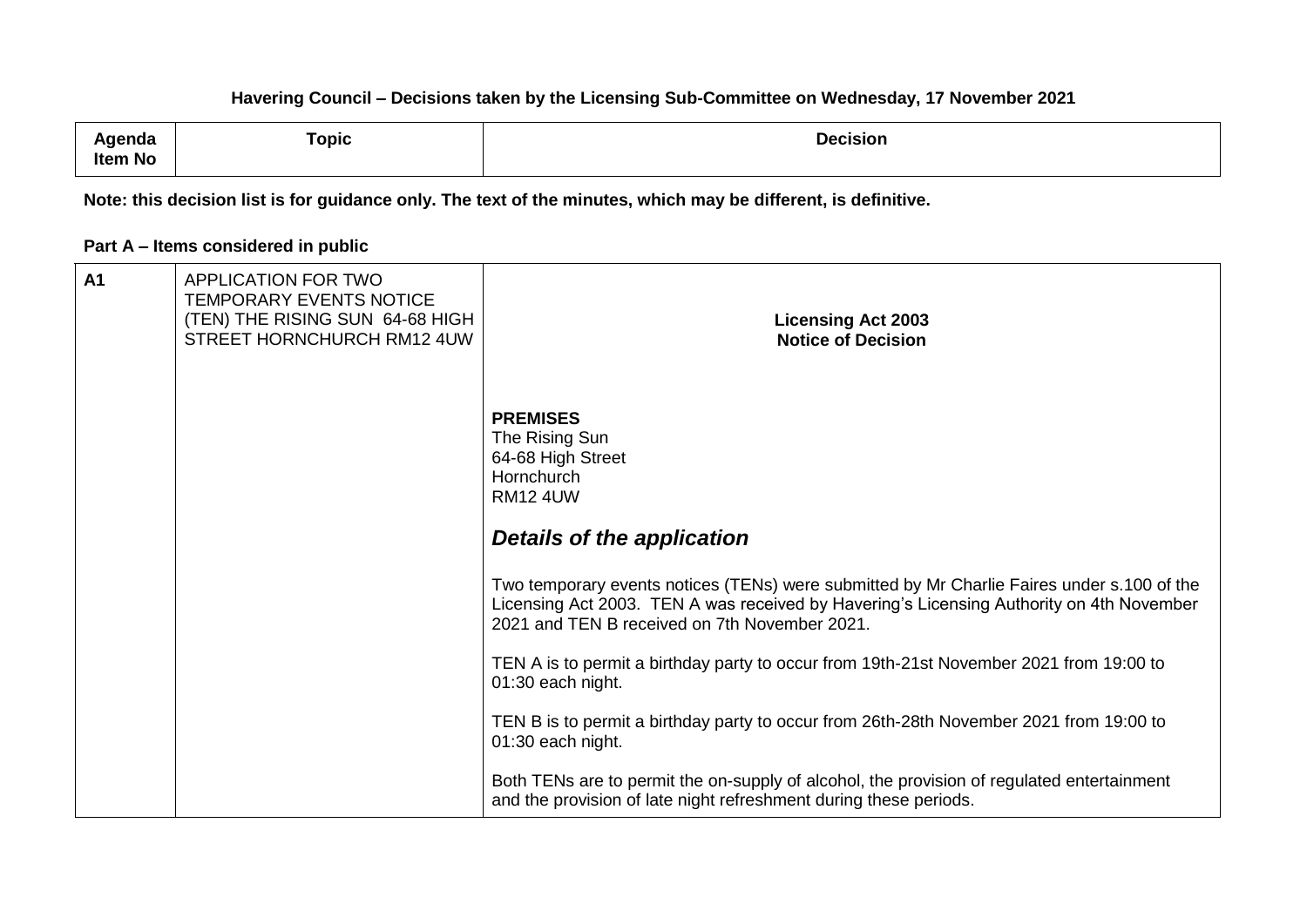| , ,,,,,,,,<br>nua<br><b>Item No</b> | Topic<br>and the state of the state of the state of the state of the state of the state of the state of the state of the | <b>Decision</b> |
|-------------------------------------|--------------------------------------------------------------------------------------------------------------------------|-----------------|
|-------------------------------------|--------------------------------------------------------------------------------------------------------------------------|-----------------|

|  | <b>Comments and observations on the application</b>                                                                                                                                                                                                                                                                            |
|--|--------------------------------------------------------------------------------------------------------------------------------------------------------------------------------------------------------------------------------------------------------------------------------------------------------------------------------|
|  | The Rising Sun benefits from a premises licence authorising a range of licensable activities.<br>The TENs were submitted appropriately and provided to the relevant responsible authorities<br>upon the day of submission. In response Havering's Environmental Health Officer submitted<br>a representation against the TENs. |
|  | <b>SUMMARY</b>                                                                                                                                                                                                                                                                                                                 |
|  | The Licensing Sub-Committee must promote the licensing objectives and must have regard to<br>the Secretary of State's National Guidance created under Section 182 of the Licensing Act<br>2003 and the Council's own Statement of Licensing Policy.                                                                            |
|  | The Applicants were represented by a licensing agent who made submissions on their behalf.                                                                                                                                                                                                                                     |
|  |                                                                                                                                                                                                                                                                                                                                |
|  | <b>DECISION:</b>                                                                                                                                                                                                                                                                                                               |
|  | The Sub-Committee considered an application for two Temporary Event Notices by The Rising<br>Sun (Astra Lounge), situated at 64-68 High Street Hornchurch RM12 4UW. Representations<br>had been received from:                                                                                                                 |
|  | - The Council's Environmental Health team, on the grounds of the prevention of public<br>nuisance.                                                                                                                                                                                                                             |
|  |                                                                                                                                                                                                                                                                                                                                |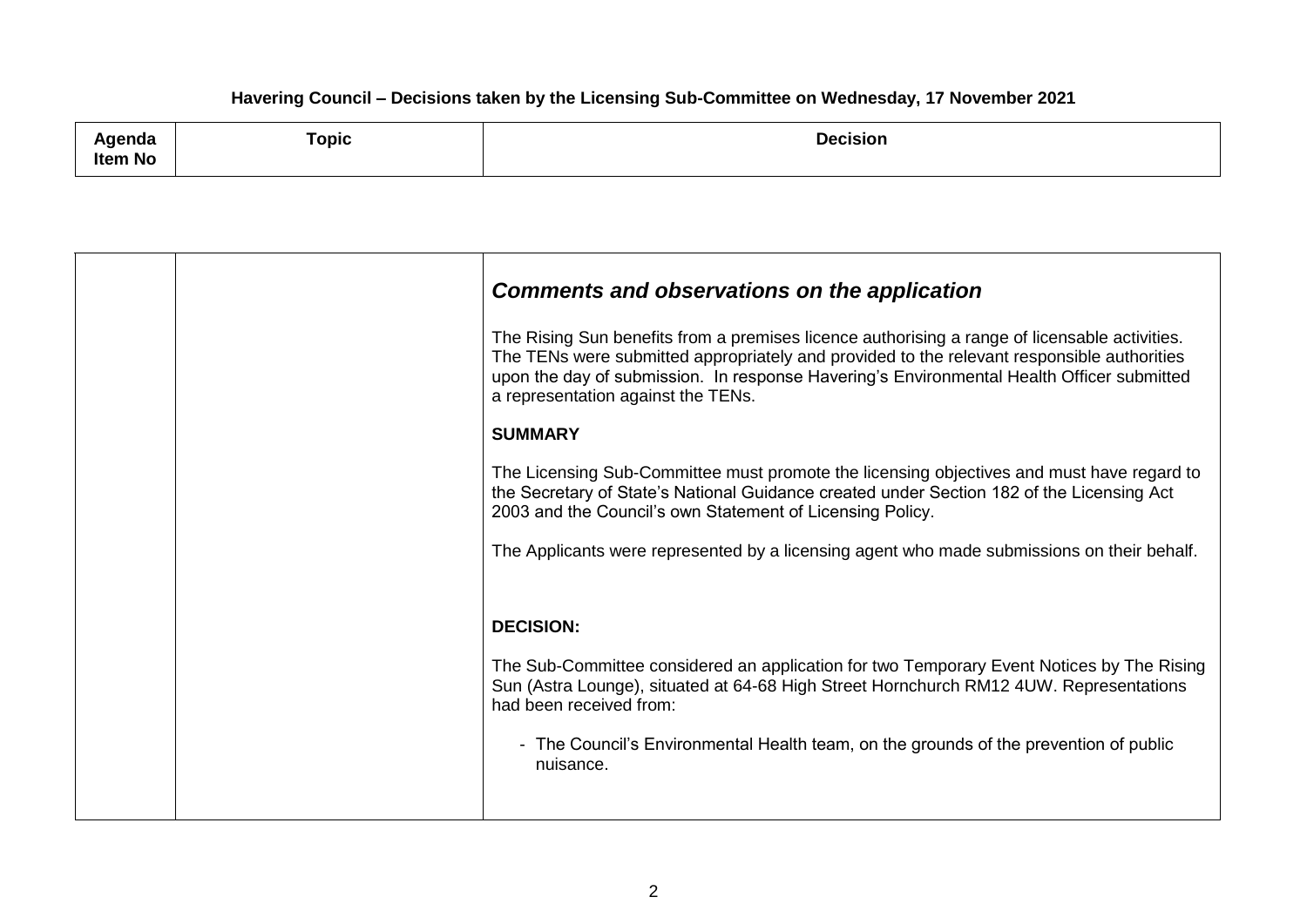|                | $\tau$ opic                                | Decision |
|----------------|--------------------------------------------|----------|
| genda          | and the state of the state of the state of |          |
| <b>Item No</b> |                                            |          |

|  | The Sub-Committee must promote the licensing objectives and must have regard to the<br>Secretary of State's National Guidance created under S182 of the Licensing Act and the<br>Council's own Statement of Licensing Policy and decide whether a counter notice should be<br>issued under s105 of the Licensing Act 2005. |
|--|----------------------------------------------------------------------------------------------------------------------------------------------------------------------------------------------------------------------------------------------------------------------------------------------------------------------------|
|  | The Sub-Committee heard from Mike Richardson and George Pater, on behalf of the Council's<br>Environmental Health Team, who had nothing further material to add to their written<br>representations apart from:                                                                                                            |
|  | The visit to the premises on 22.10.2021 demonstrated loud music escaping from Astra<br>Lounge. Their team have considered initiating prosecution as the premises is subject to<br>an abatement notice.                                                                                                                     |
|  | Within the structure of the Astra lounge, there is a large gap of 50-60cm between the<br>$\overline{\phantom{a}}$<br>roof and the top of the wall, running around the entire structure which results in noise<br>escaping from the lounge and on to residential area.                                                      |
|  | The lounge can be described as a marquee with a garage door. As a result, the<br>structure is not set up to prevent sound escaping from the lounge.                                                                                                                                                                        |
|  | A noise limiter condition doesn't address their concerns given the structure of the<br>lounge.                                                                                                                                                                                                                             |
|  | The Sub-Committee heard from the applicants and their agent who had nothing further material<br>to add to their written representations apart from:                                                                                                                                                                        |
|  | They appreciated the lounge needed a longer term sound proofing solution and an<br>upgraded automatic noise limiting device.                                                                                                                                                                                               |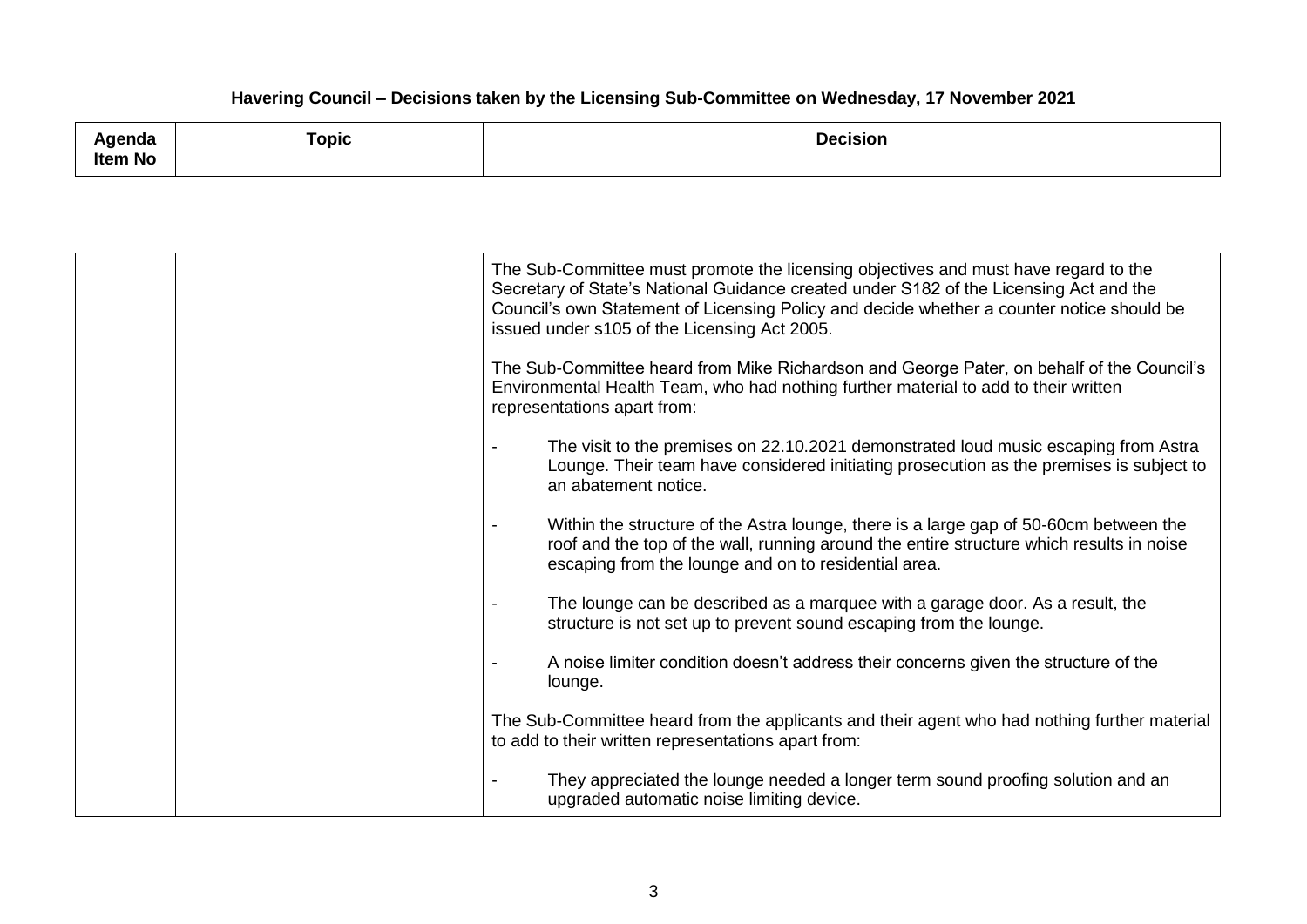| .<br>Agenda<br>-<br>Item No | <b>Topic</b> | <b>Decision</b> |
|-----------------------------|--------------|-----------------|
|                             |              |                 |

|  | Work to upgrade the lounge has already begun and it was anticipated that the works<br>would conclude on Friday 19.11.2021 at around midday.                                                                                                                                                                                                                                                                                                                                                                                                                                                                                                                                                                                                                                                                                                                                                                                                               |
|--|-----------------------------------------------------------------------------------------------------------------------------------------------------------------------------------------------------------------------------------------------------------------------------------------------------------------------------------------------------------------------------------------------------------------------------------------------------------------------------------------------------------------------------------------------------------------------------------------------------------------------------------------------------------------------------------------------------------------------------------------------------------------------------------------------------------------------------------------------------------------------------------------------------------------------------------------------------------|
|  | The applicant advised that they would not be taking bookings from people celebrating<br>18th or 21st birthdays but would be for much older age groups.                                                                                                                                                                                                                                                                                                                                                                                                                                                                                                                                                                                                                                                                                                                                                                                                    |
|  | Having regular sound compliance checks outside the building and three SIA door staff,<br>they would be able to manage noise levels from within the building and as customers<br>leave.                                                                                                                                                                                                                                                                                                                                                                                                                                                                                                                                                                                                                                                                                                                                                                    |
|  | The customers are only able to leave from the Astra Lounge building onto Appleton<br>Way, a residential area                                                                                                                                                                                                                                                                                                                                                                                                                                                                                                                                                                                                                                                                                                                                                                                                                                              |
|  | Having heard all representations, the Sub-Committee refused both Temporary Event Notices<br>(TEN). Both TEN's sought to host birthday parties with the provision of licensable activities.                                                                                                                                                                                                                                                                                                                                                                                                                                                                                                                                                                                                                                                                                                                                                                |
|  | The Sub-Committee heard from the Council's Environmental Health Team who were the Sub-<br>Committee's main source of advice in relation to public nuisance. The officers gave a<br>description of Astra lounge. The structure was described as being similar in structure to a<br>marquee with a garage door, and a gap running below the roof and around the walls. The<br>officers stated that the gap caused noise and light pollution to escape from the lounge and<br>caused both light and noise pollution to local residents. The Sub-Committee were further told<br>that a visit on 22 October 2021 by George Pater (Environment Officer) demonstrated to the<br>officer that the lounge was unable to contain the level of music being played within it. The Sub-<br>Committee found that the lounge was not fit for purpose due to its structure and accepted the<br>officer's representation that residents would suffer from noise pollution. |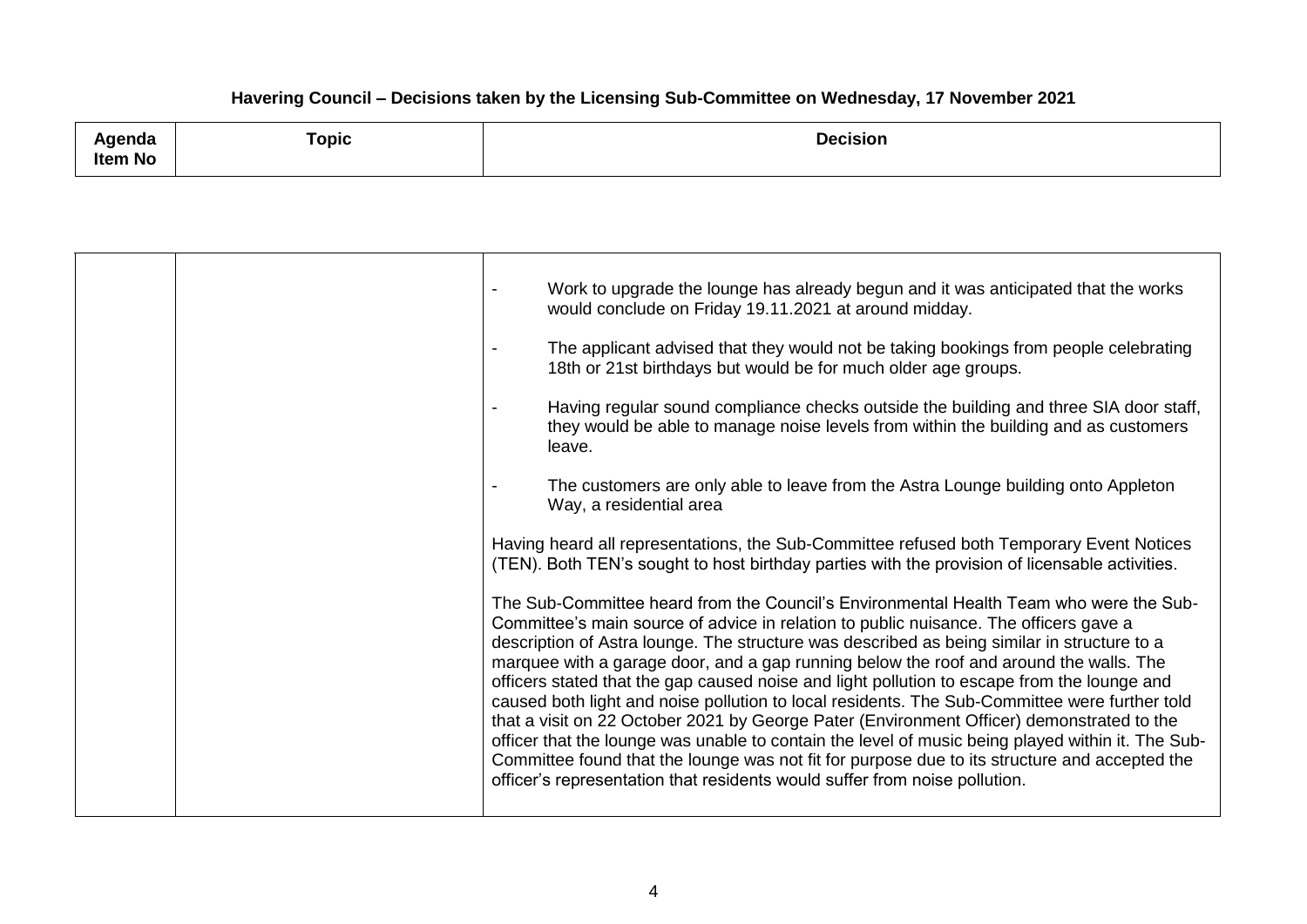| Agenda  |       | <b>Decision</b> |
|---------|-------|-----------------|
|         | Topic |                 |
| Item No |       |                 |

| In addition, the Sub-Committee were aware that the premises is subject to an abatement which<br>was served on the premises to address the noise pollution that emanated from the premises as<br>a whole. The Council officers stated that although no prosecution followed the event on the 22<br>October 2021, they took the view that the noise pollution witnessed on that day would have<br>resulted in the council initiating a prosecution.                                                                                                                                                                                                                                                                                                                                                                                                  |
|----------------------------------------------------------------------------------------------------------------------------------------------------------------------------------------------------------------------------------------------------------------------------------------------------------------------------------------------------------------------------------------------------------------------------------------------------------------------------------------------------------------------------------------------------------------------------------------------------------------------------------------------------------------------------------------------------------------------------------------------------------------------------------------------------------------------------------------------------|
| The Sub-Committee found that although there was no prosecution, this information could not<br>be neglected, as the incident demonstrated there was an ongoing issue of public nuisance in<br>particular sound pollution from the premises.                                                                                                                                                                                                                                                                                                                                                                                                                                                                                                                                                                                                         |
| Finally the Sub-Committee heard that following a meeting between the applicant and the<br>council's officer on 10 November 2021, no written communication was made by the applicant to<br>the officers only verbally at the Town Hall prior to the hearing. Sub-Committee were conscience<br>that the secretary of state's s182 guidance encourages applicants to work with responsible<br>authorities when representations are made and found it regrettable that no communication was<br>made up until the morning of the hearing.                                                                                                                                                                                                                                                                                                               |
| Turning to the applicant, the Sub-Committee were told by the applicant that they were following<br>the advice of the officers and had already started works on the premises to make the structure<br>more sound proof. The applicant did not contest the council's officers' views but did state that<br>with having a noise limiting device and the 3 SIA doorman, they were confident that noise from<br>the premises could be managed at an acceptable level.<br>The Sub-Committee were aware that all conditions in the current licence were offered by the<br>applicant, and they considered if the conditions would promote the licensing objective of<br>prevention of public nuisance, however the Sub-Committee found that such conditions could<br>not prevent noise escaping from the premises and traveling to neighbouring residents. |